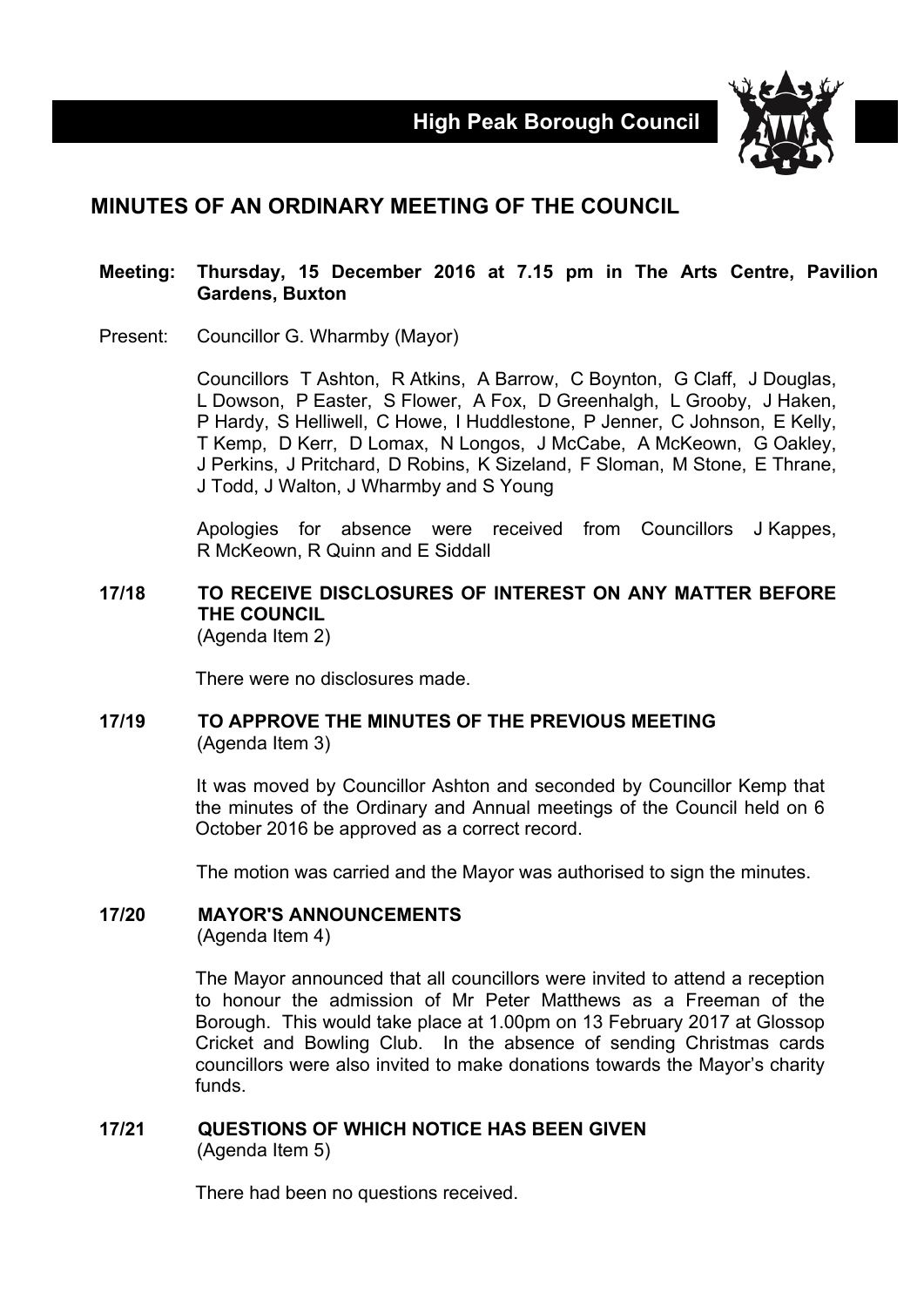# **17/22 TO APPROVE THE RECOMMENDATION FROM THE AUDIT AND REGULATORY COMMITTEE MEETING HELD ON 29 SEPTEMBER 2016 RELATING TO:**

(Agenda Item 6)

# **a) Appointment of Mayor 2017/18**

It was moved by Councillor Pritchard and seconded by Councillor Robins that the Labour Group be invited to make a nomination for the appointment of Mayor of the Borough and Chairman of the Council for the municipal year 2017/18. It was announced that the Labour Group would propose Councillor Stone as Mayor at the next Annual Council meeting.

When put to the meeting it was RESOLVED accordingly.

## **17/23 TO APPROVE THE RECOMMENDATIONS FROM THE STANDARDS COMMITTEE MEETING HELD ON 17 NOVEMBER 2016 RELATING TO:** (Agenda Item 7)

# **a) Standards Committee - Annual Report 2015/16**

It was moved by Councillor Johnson and seconded by Councillor Sloman that the report be noted.

When put to the meeting it was RESOLVED accordingly.

## **17/24 NOTICES OF MOTION**

(Agenda Item 8)

## **a) Dying to Work Campaign**

It was moved by Councillor Kelly and seconded by Councillor Sloman:

That this council notes the TUC Dying to Work Campaign which has raised the following concerns:

- 1. That the Equality Act provides protections against discriminatory treatment based on the concept of 'Protected Characteristics.'
- 2. Currently workers with a terminal illness are not classified as having a Protected Characteristic and therefore have very limited legal protection against employers dismissing them due to illness.
- 3. That employers are therefore free to dismiss terminally ill workers once they have made 'reasonable adjustments' to the employee's job to assist with the illness.
- 4. This council agrees that the last thing a terminally ill worker would need is the distress at the same time as facing up to a terminal illness is to have to fight for the right to continue working and not to face the indignity of being sacked.
- 5. In addition, this council notes that the loss of death in service benefits to terminally ill workers sacked before death is a further distress at a time when security for a family for the future should be protected.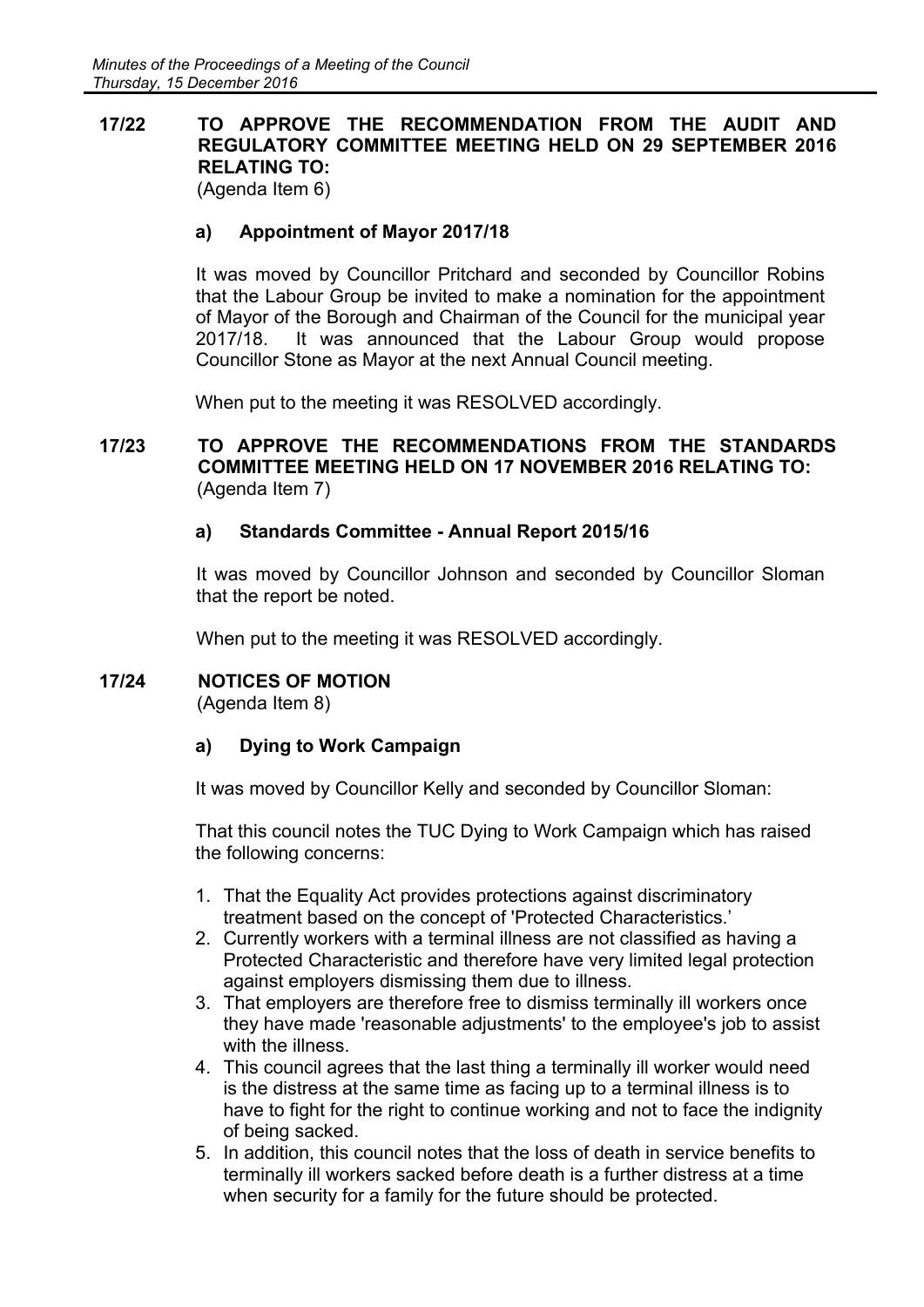This council resolves that in response to the TUC Dying to Work Campaign, this Council commits to signing up to the Dying to Work Voluntary Charter that sets out an agreed way in which their employees will be supported, protected and guided throughout their employment, following a terminal diagnosis.

The Charter states the following:

- We recognise that terminal illness requires support and understanding and not additional and avoidable stress and worry.
- Terminally ill workers will be secure in the knowledge that we will support them following their diagnosis and we recognise that, safe and reasonable work can help maintain dignity, offer a valuable distraction and can be therapeutic in itself.
- We will provide our employees with the security of work, peace of mind and the right to choose the best course of action for themselves and their families which helps them through this challenging period with dignity and without undue financial loss.
- We support the TUC's Dying to Work campaign so that all employees battling terminal illness have adequate employment protection and have their death in service benefits protected for the loved ones they leave behind.

An amendment was proposed by Councillor Haken, seconded by Councillor Flower:

That this Council is aware of the TUC Dying to Work Campaign and the associated Voluntary Charter which organisations are encouraged to endorse 'to help ensure peace of mind for any of their employees battling terminal illness'.

The Council resolves to note that the principles set out in the Charter have guided its approach to employees with terminal illness for some years now. Council employees can therefore take assurance both on the basis of that experience and through the Council's values and culture which have been regularly endorsed by all political groups.

After considerable debate it was further proposed to forward the amended resolution to the Member of Parliament for the High Peak.

When put to the meeting it was RESOLVED accordingly.

## **b) Bus Services Bill**

It was moved by Councillor Stone and seconded by Councillor A. McKeown:

That this council notes:

- 1. That the Bus Services Bill currently passing through Parliament includes Clause 21 that will effectively "prohibit a local authority from forming a company for the purposes of providing a local bus service".
- 2. That the Localism Act (2011) provides general powers of competence to local authorities.